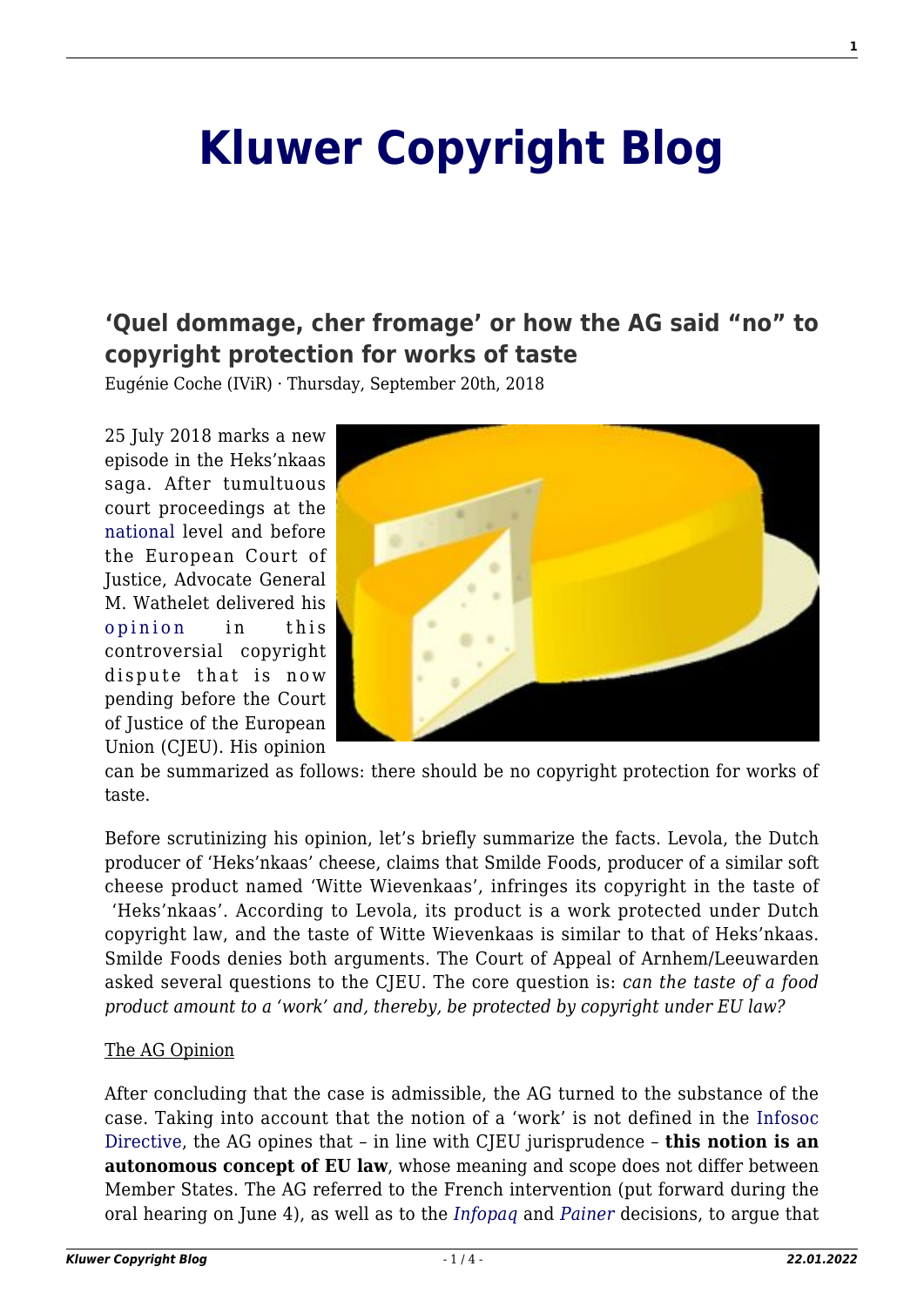for a 'work' to exist the subject-matter shall be original in the sense that it is its author's own intellectual creation. However, as made clear in *[Football Dataco](http://curia.europa.eu/juris/document/document.jsf?docid=119904&doclang=EN)*, the originality criterion has its limits. Originality is less likely to be found in a case where there is insufficient room for creative freedom. Moreover, substantial efforts or invested know-how in the *creation* of the subject-matter are not valid grounds for copyright protection.

Unlike France, whose arguments before the CJEU merged 'originality' and 'type of work' as one requirement for copyright protection, the AG states that originality is by itself not sufficient to establish copyright protection. **The subject-matter must, in the first place, be a protectable** *[type of]* **'work'.** To use the AG's words: 'the existence of a work on the one hand and the fact that it *[the work]* is original on the other are two distinguished requirements and shall not be put on equal footing' (§ 46). According to him, this reasoning can be inferred from *[Infopaq](http://curia.europa.eu/juris/document/document.jsf?text=&docid=72482&pageIndex=0&doclang=EN&mode=lst&dir=&occ=first&part=1&cid=359274)* in which the CJEU implied this primary requirement. Consequently, a work that meets the originality threshold should not, automatically, be protected by copyright. The AG thus explicitly joins the Commission's point of view, which had [previously](http://copyrightblog.kluweriplaw.com/2018/06/26/heksnkaas-cjeu-end-cheese-war-beginning-new-copyright-era/) argued that such two-step test would serve internal market aims, ensure legal certainty, and demarcate copyright from other intellectual property rights.

Subsequently, in light of this primary *sine qua non* condition for copyright protection, the AG analyses whether 'taste' is a protectable type of work. By referring to the WIPO Copyright Treaty, of which the EU is a contracting party, he argued that Article 2(1) of the Berne Convention (BC) should serve as a reference framework. This provision **contains a non-exhaustive list** of types of works. Whereas tastes or smells are not examples listed therein, they are also not explicitly excluded from the list.

Interestingly, by pointing to the existence of copyright protection for databases or computer programs, the AG states that, in case of doubt whether or not a type of work is protectable, the international community has regularly intervened to clearly establish that such works can be protected by copyright. This has already been done by either amending the BC or by concluding other multilateral agreements, such as the WIPO Copyright Treaty which recognizes, under Article 4, computer programs as literary works.

The AG further argues that the *idea-expression dichotomy* imposes additional obstacles to the protection of taste under copyright. According to him, **the form of expression of taste is not sufficiently precise and objectively identifiable**. Taste is transient and volatile. In order to make his point, he refers to the *[Sieckmann](https://eur-lex.europa.eu/legal-content/EN/TXT/?uri=CELEX%3A62000CJ0273)* judgment, in which the CJEU ruled that smell is not susceptible to graphic representation and therefore cannot constitute a trademark. Whereas the issue in that case was similar to the present case, a crucial difference that cannot be overlooked is the intellectual property right at stake. Trademark law and copyright law are two different IP rights that serve very distinct purposes.

The Court's reasoning in *Sieckmann* must be seen in light of trademark law. Excluding smells as trademarks was justified by the trademark registration system. As stated by the Court, when requiring clarity and precision of the sign: 'the entry of the mark in a public register has the aim of making it accessible to the competent authorities and **2**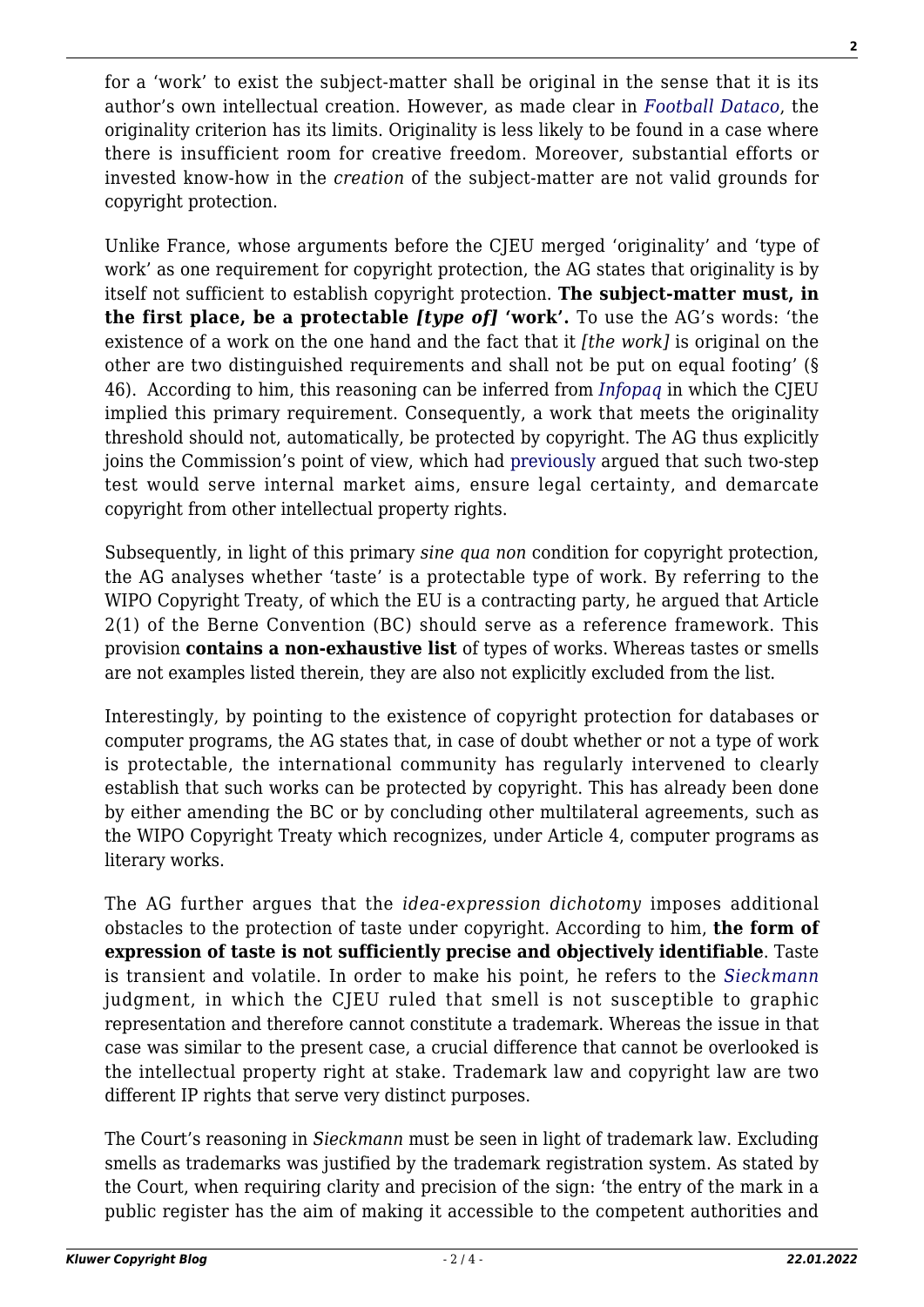the public, particularly to economic operators' (§49). Unlike for trademarks, copyright law does not require any such registration. Consequently, applying the *Sieckmann* reasoning in the present case is not entirely straightforward. However, the AG supports his argument by pointing out that objectivity and precision are necessary in order to ensure legal certainty in the context of copyright infringement claims, both towards authors and third parties. The need for legal certainty mirrors the concerns expressed by both France and the United Kingdom before the CJEU. In my view, these points should play a crucial role in today's copyright debate. A lack of legal certainty could easily open the door to abusive infringement claims. In this respect, it is worth mentioning that another similar [infringement procedure](https://uitspraken.rechtspraak.nl/inziendocument?id=ECLI:NL:RBDHA:2017:4384#_c53dcbdf-9e83-4f0c-962f-e23fa95dde95) is ongoing in the Netherlands, this time between Heks'nkaas and 'Magic Cheese'.

In light of the arguments above, the AG concluded that Union law precludes Member States from adopting national legislation that grants copyright protection to the taste of food.

#### Concluding Remarks

Whether or not the CJEU will follow the AG Opinion is unknown. The fact that, unlike computer programs and databases, copyright protection of taste has not [yet] been formally recognized in a legislative instrument cannot, in my opinion, justify per se its exclusion from the scope of copyright. While recognition in a legislative instrument may serve legal certainty purposes, when taking into account the non-exhaustive list of types of works under the Berne Convention, it should not be a *prima facie* condition for copyright protection.

However, the volatile character of taste, which goes hand in hand with legal uncertainty, is in my view of paramount importance in today's dispute. Moreover, the objectives behind copyright law should, in my opinion, be taken into account by the CJEU where existing law does not provide sufficient guidance on the issue. As said in my earlier [blog post,](http://copyrightblog.kluweriplaw.com/2018/01/31/taste-subject-copyright-protection-heksenkaas-will-tell-us/) the process for obtaining the cheese can already be protected by patent law and its brand by trademark law. Whereas, with a bit of imagination and goodwill, the taste of it *could* possibly be protected by copyright, the question still remains whether, in light of copyright's objectives, this *should* be so.

### **Kluwer IP Law**

The **2021 Future Ready Lawyer survey** showed that 81% of the law firms expect to view technology as an important investment in their future ability to thrive. With Kluwer IP Law you can navigate the increasingly global practice of IP law with **3**

*To make sure you do not miss out on regular updates from the Kluwer Copyright Blog, please subscribe [here.](http://copyrightblog.kluweriplaw.com/newsletter)*